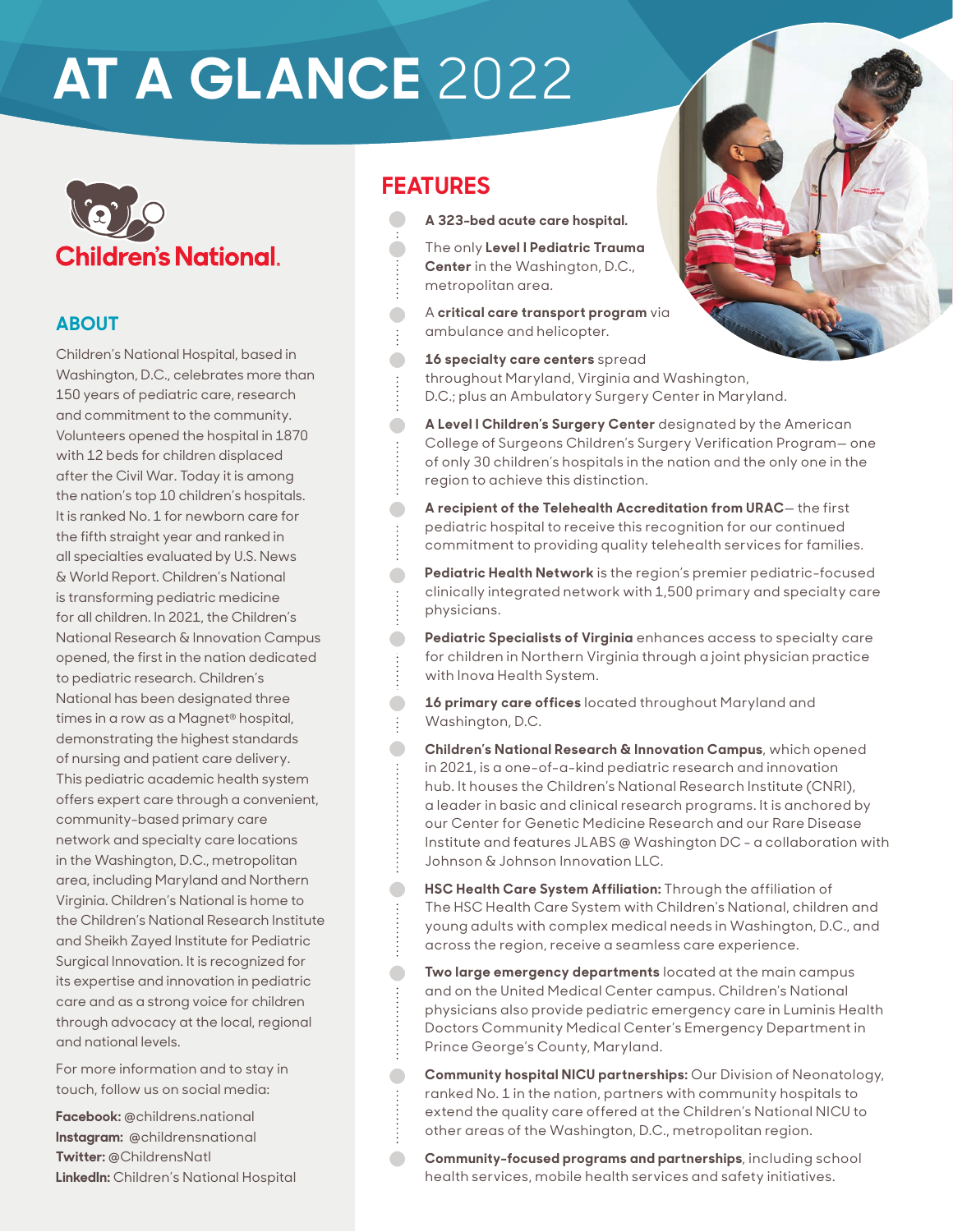## **We Care for the Nation's Children**

**In fact, we cared for 246,124 unique patients in 2021**

**Annual Hospital Admissions**

**14,448** 

**Maryland** . . . . . . . . . **58% Washington, D.C.** . . **22% Virginia** . . . . . . . . . . . **17% Other areas** . . . . . . . . **3%**

## **PERCENTAGE OF PATIENTS FROM THE DMV AREA**



**7.74 days**

**Average length of stay**

**We provided** 

**\$194,204,359 in community benefit**



## **\$139,540,811 in uncompensated care**

**Diagnostic imaging procedures performed**





**Laboratory tests performed**



## **NUMBER OF PATIENT VISITS TO:**

| Children's National Pediatricians & Associates practices  143,935 |  |
|-------------------------------------------------------------------|--|
|                                                                   |  |
|                                                                   |  |
|                                                                   |  |
|                                                                   |  |
|                                                                   |  |
|                                                                   |  |

**Total Outpatient Visits: 537,412**

**14,946 Children's National Hospital 2,014 Ambulatory Surgery Center in Montgomery County +**

**More than**

**3,006 (mostly remote) hours of service donated by**

> **331 volunteers**

**53,809**

**Unique Children's National Pediatricians & Associates patients**

**Our Global Services program coordinated care for**

> **214 patients from**

> > **35 countries**

**resulting in over** 

**4,562 appointments**

**16,960 Total surgical cases performed**

Most facts and statistics are based on fiscal year 2021; Global Services information is calculated from calendar year 2021.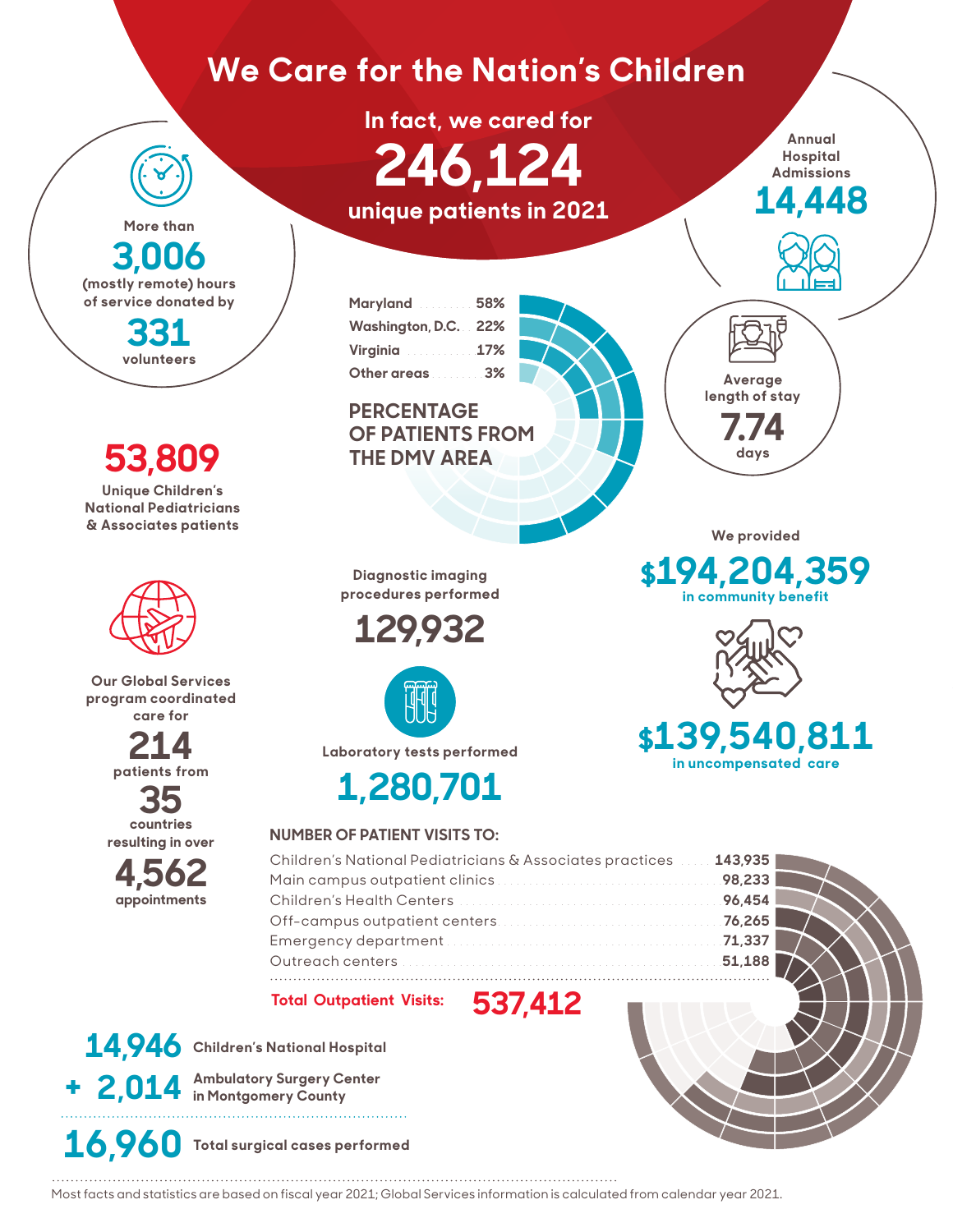## **RESEARCH**

More than 77% of Children's National research funding comes from federal agencies, including 70% from the National Institutes of Health (NIH).

Children's National researchers are investigating a multitude of pediatric diseases and novel treatments through our institutes, centers and offices:

- **Center for Cancer and Immunology Research**
- **Center for Genetic Medicine Research**
- **Center for Neuroscience Research**
- **Center for Translational Research**
- **Clinical and Translational Science Institute**
- **Office of Academic Affairs**
- **Office of Medical Education** • **Sheikh Zayed Institute for Pediatric**
- **Surgical Innovation**

**EMPLOYMENT**

**1,602 Nurses**

**720 Physicians** *(including faculty and clinical associates)*

**283 Physicians in training** 

**WE EMPLOY 6,800 PEOPLE**

Children's National employs an additional 339 employees as a part of Pediatric Specialists of Virginia and 514 employees at the HSC Health Care System

**4,195 Other**



**Employees who WORK IN:**

**Number of** 

**Number of Employees who LIVE IN:** DC. . . **5,631** MD. . . **1,098** VA. . **71\***

**ACTIVE CLINICAL RESEARCH PROJECTS**

**1,500**

DC. . . **1,646** MD. . . **4,020** VA. . . **979** Other. . . **155**

## **EDUCATION**

Each year, pediatric training is provided for approximately 225 third-year medical students from George Washington University (GW), 142 third-year medical students from Howard University and 292 fourth-year students from GW and other medical schools.

The Children's National graduate medical education (GME) office provided clinical training to **120 pediatric residents, 8 dentistry residents, 12 child neurology residents and 154 fellows,** in addition to providing core pediatric training to **892 rotating GME trainees** from the region's hospitals.

## **ADVOCACY AND COMMUNITY**

**Safe Kids Worldwide**, launched by Children's National in 1987, works to prevent accidental childhood injury, the leading cause of death in children 14 years and younger, through a global network of organizations. Our local coalition, Safe Kids District of Columbia, performed a total of over 500 car seat inspections in fiscal year 2021.

#### **The Child Health Advocacy Institute**

**(CHAI)**, launched in 2007, focuses on child-centered policies and works to address community health needs including mental health and health literacy. In partnership with community organizations, government agencies and individuals, Children's National supported over 152 programs and activities in fiscal year 2021, providing more than \$194+ million in community benefit.

**Children's School Services (CSS)** provides the operational oversight and management of school nursing services and school health programming in the District of Columbia Public Schools (DCPS) and DC Public Charter Schools (DCPCS), with oversight from the District of Columbia Department of Health. The 134 school-based nurses and 16 student health techs in the CSS program had more than 37,993 health encounters with Washington, D.C., public and charter school students during the 2020-2021 school year.